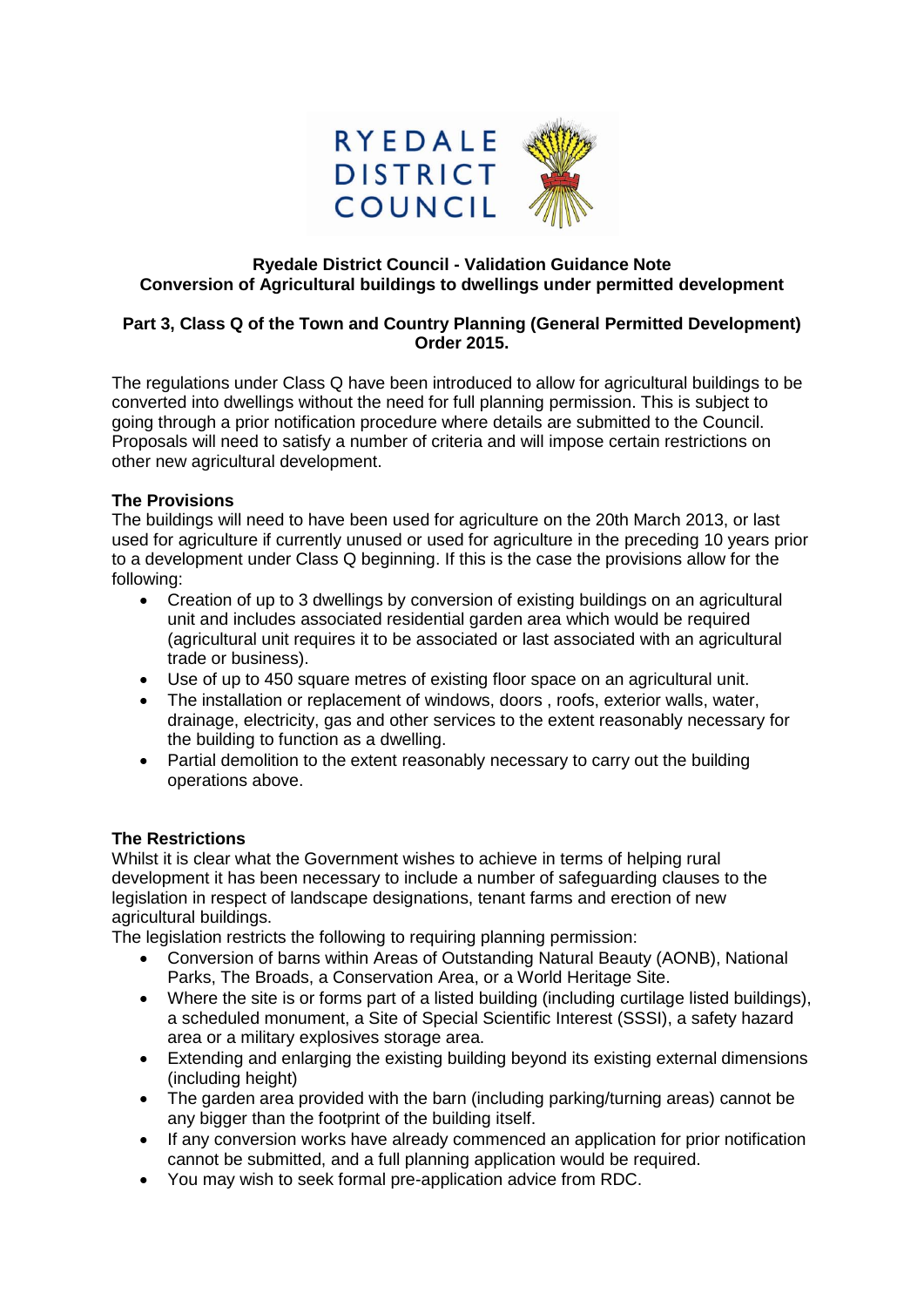The legislation also effects how you can use your normal agricultural permitted development rights by the following:

- Where a new agricultural building has been put up on a unit under the 28 day prior notification procedure (under Part 6, Class A(a)/Class B(a)) since March 2013 or within the preceding 10 years before intending to carry out the conversion under Class Q, whichever is the lesser, these regulations will not apply and full planning permission will be required.
- Where you have carried out a conversion under the new provision (Class Q) it will remove your agricultural permitted development rights for erecting or extending buildings for a period of 10 years, therefore any new agricultural buildings will need full planning permission.

A new section has been added to the National Planning Practise Guidance which clarifies how these proposals should be considered by the Local Planning Authority. This can be found at the following link:

http://planningguidance.planningportal.gov.uk/blog/guidance/when-is-permissionrequired/ what-are-permitted-development-rights/permitted-development-rights-for-thechangeof-use-of-agricultural-buildings/

## **Advice to Tenant Farmer/Landlords**

The regulations include certain criteria which seek to safeguard agricultural tenancies which could be affected where Landlords wish to carryout development under the provisions of Class Q. The safeguards consist of the following:

- If the site is under an agricultural tenancy express consent from both the landlord and tenant will be required before an application for prior notification can be submitted.
- Development under Class Q cannot be carried out where a tenancy has been terminated less than one year before an application for prior notification is made unless both the landlord and tenant have agreed in writing that the site is no longer required for agricultural use.

## **Types of Building for Conversion**

Clarification on this has been introduced in the Planning Practice Guidance in March 2015 which states:

*'The right allows for the installation or replacement of windows, doors, roofs, exterior walls, water, drainage, electricity, gas or other services to the extent reasonably necessary for the building to function as a dwelling house; and partial demolition to the extent reasonably necessary to carry out these building operations. It is not the intention of the permitted development right to include the construction of new structural elements for the building. Therefore it is only where the existing building is structurally strong enough to take the loading which comes with the external works to provide for residential use that the building would be considered to have the permitted development right.'*

Where the LPA does not consider a building to be of a suitable structural condition to convert under the tests of the prior approval process, this may be tantamount to a reason for refusal. As such, on submission of an prior notification application Ryedale District Council request a short statement on how the building can be converted without alterations which exceed those in scope and scale to those identified in the Planning Practice Guidance.

#### **How to apply**

An application for prior notification must be submitted before any works of conversion are carried out. These must be submitted to Ryedale District Council's Planning Department where they will have consideration of: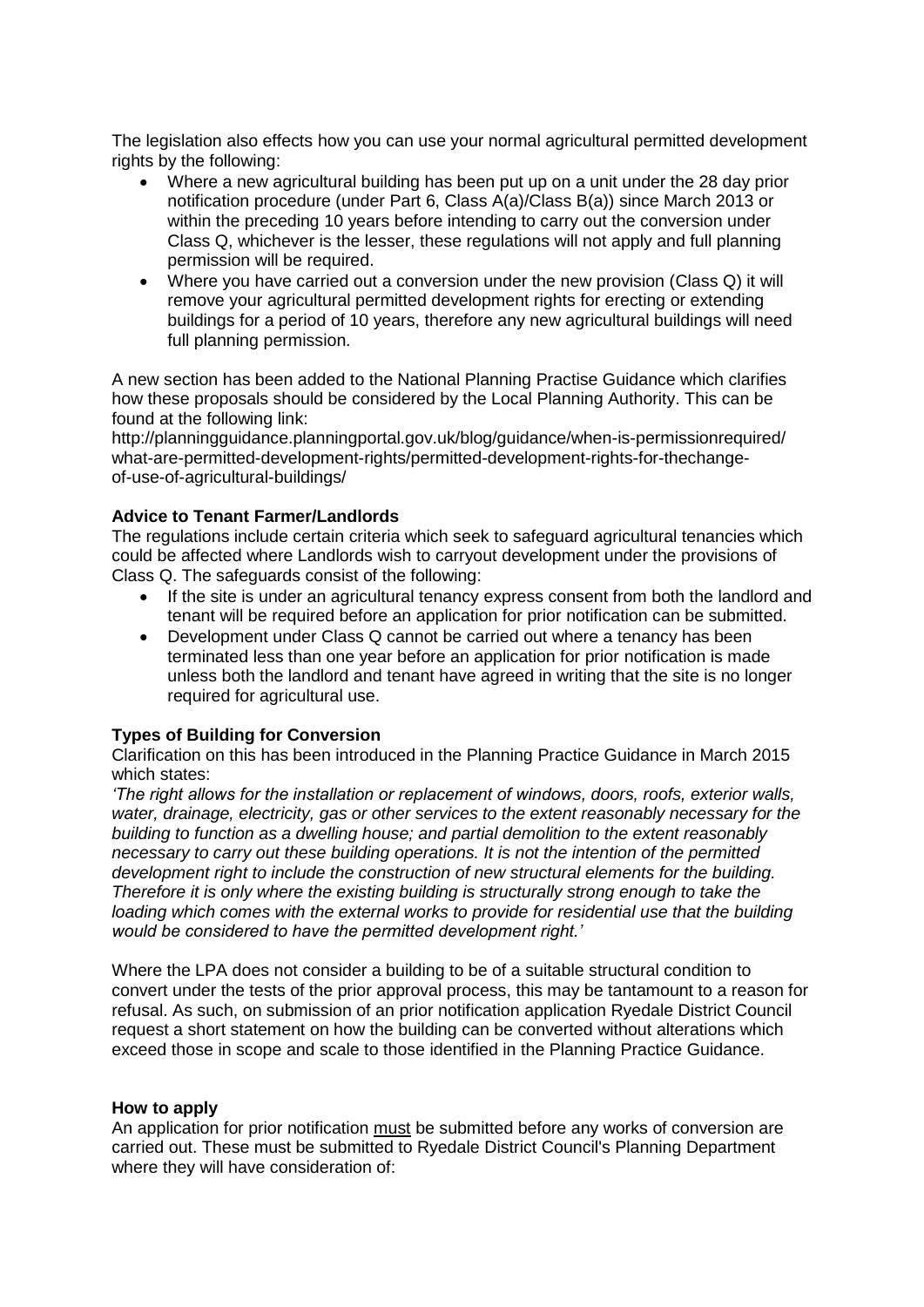- Transport and highway impact
- Noise impacts
- Contamination risk
- **Flood risk**
- Whether the location and siting of the building makes it otherwise impractical; or undesirable to be a dwelling – using the National Planning Policy Framework as a guide

There are two routes by which an application can be submitted:

Route 1: The first route is simply an application for prior notification for the principle of the change of use to be established under Class Q (a). If using this first route a further application under Class Q (b) will need to be submitted at a later date which seeks agreement of the design and external appearance of the conversion.

Route 2: The second route is affectively a detailed prior notification application which seeks the agreement of the principle of development and the detailed design and external appearance of the finished conversion (Class Q (a) and (b)). Below provides details of what will need to be provided.

# **What will you need to submit**

The following will need to be submitted to validate the application:

- A completed application form
- Plans indicating the site and showing the proposed development;

\* Location Plan (scale 1:2500 or 1:1250) with site outlined in red (including access to the highway which will serve the development.

\* Block Plan (scale 1:500) or Site Plan (scale 1:200) which shows any parking and garden area which will serve the dwelling.

\* Existing elevations and floor plans at scale of 1:50 or 1:100

- \* Proposed elevations and floor plans at a scale of 1:50 or 1:100.
- The completed Planning Application Additional Information Requirement Form, which is required to establish what, if any, Community Infrastructure Levy (CIL) liability is payable on the scheme.

**(Please note that if consent is permitted, the Council will require prior to any commencement of works, the Notice of Chargeable Development). Please see advice on the Council's website for Ryedale's CIL charging Regime and the Planning Portal about the CIL Charge generally).** 

- If within Flood Zone 2 or 3 a site-specific flood risk assessment
- Protected Species Survey
- A statement detailing the extent of building works required convert the structure to a dwellinghouse.
- An £80 fee if submitting for Class Q (a) or an £172 fee if submitting for Class Q (b) following approval of (a) or submitting for Class Q (a) & (b).
- Additional details required for design and external appearance (either as part of route 2 above or following an application by route 1 being approved)
- The Local Planning Authority to request information in order to determine the application which may include:
- Assessments of risks or impacts
- Statements setting out how impacts or risks are to be mitigated
- Details of proposed operational development